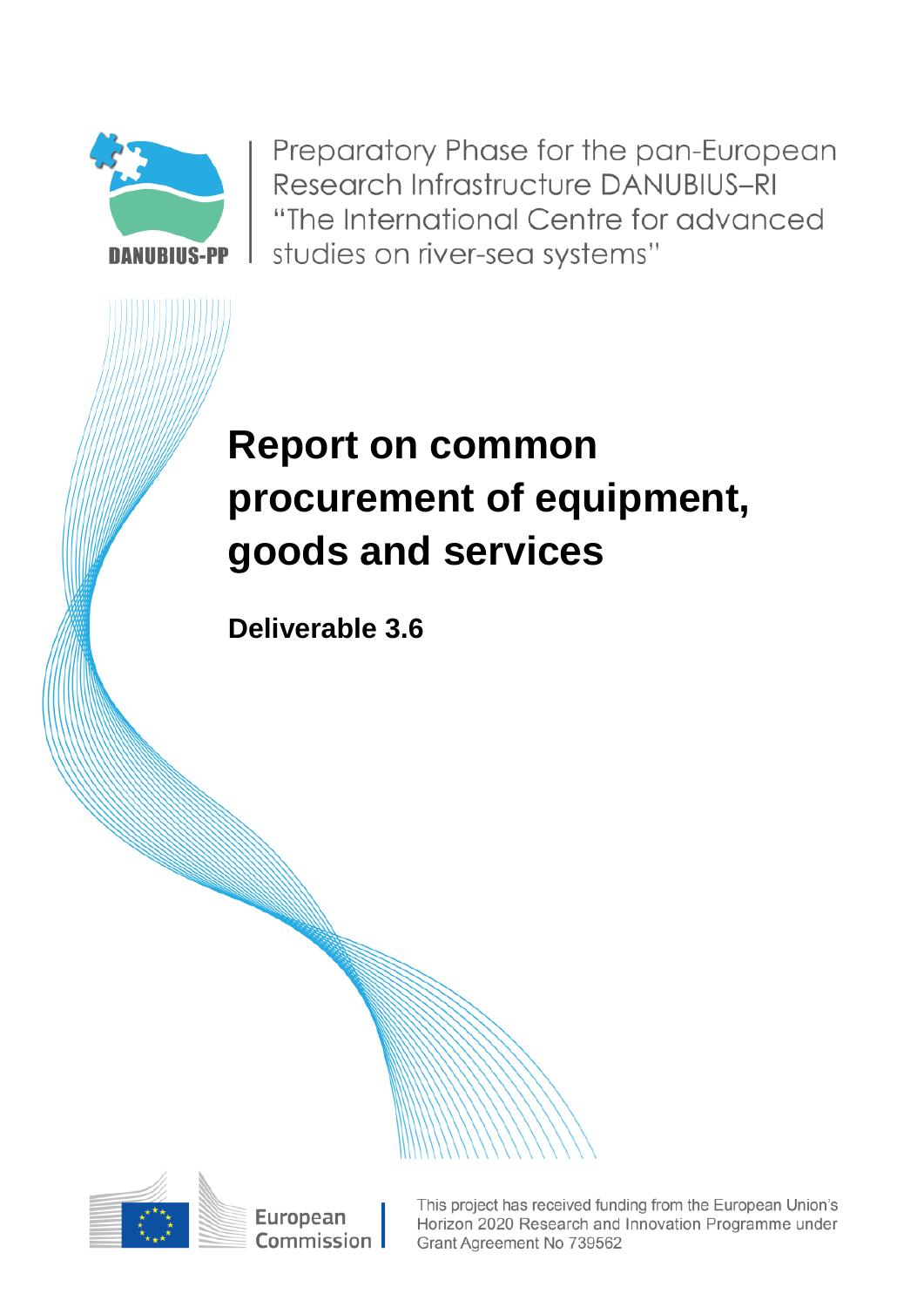

| <b>Project Full title</b>                       | Preparatory Phase for the<br>pan-European<br>Research Infrastructure<br><b>DANUBIUS-RI</b><br>"The International Centre for advanced<br>studies on river-sea systems" |  |
|-------------------------------------------------|-----------------------------------------------------------------------------------------------------------------------------------------------------------------------|--|
| <b>Project Acronym</b>                          | <b>DANUBIUS-PP</b>                                                                                                                                                    |  |
| <b>Grant Agreement No.</b>                      | 739562                                                                                                                                                                |  |
| <b>Coordinator</b>                              | Dr. Adrian Stanica                                                                                                                                                    |  |
| <b>Project</b><br>date<br>start<br>and duration | 1 <sup>st</sup> December 2016, 36 months                                                                                                                              |  |
| <b>Project website</b>                          | www.danubius-pp.eu                                                                                                                                                    |  |

| <b>Deliverable Nr.</b>                                       | 28 | <b>Deliverable Date</b>                                                                   | M32 |
|--------------------------------------------------------------|----|-------------------------------------------------------------------------------------------|-----|
| <b>Work Package No.</b>                                      |    | 3                                                                                         |     |
| <b>Work Package Title</b>                                    |    | Defining the DANUBIUS-RI legal entity                                                     |     |
| <b>Responsible</b>                                           |    | <b>CORILA</b>                                                                             |     |
| <b>Authors</b><br>$\mathbf{a}$<br><b>Institutes Acronyms</b> |    | X-officio<br>Dr. Ohad Graber-Soudry<br>Italy<br><b>CORILA</b><br>Dott.ssa Caterina Dabalà |     |
| <b>Status:</b>                                               |    | Final (F)                                                                                 |     |
|                                                              |    | Draft (D)                                                                                 |     |
|                                                              |    | <b>Revised draft (RV)</b>                                                                 |     |
| <b>Dissemination level:</b>                                  |    | <b>Public (PU)</b>                                                                        |     |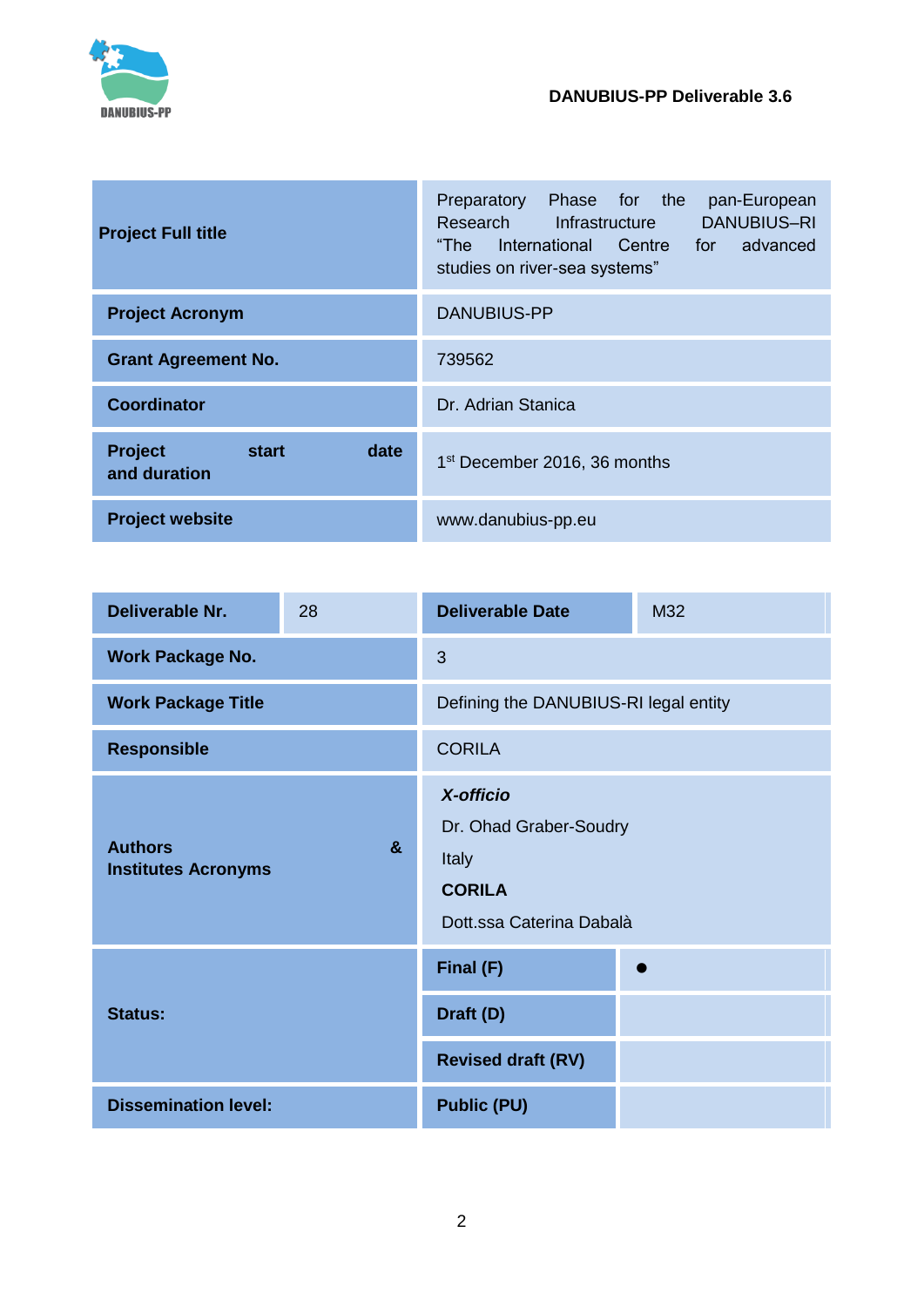

| Restricted to other<br>program<br>participants (PP)          |  |
|--------------------------------------------------------------|--|
| Restricted to a<br>group specified by<br>the consortium (RE) |  |
| Confidential, only<br>for members of the<br>consortium (CO)  |  |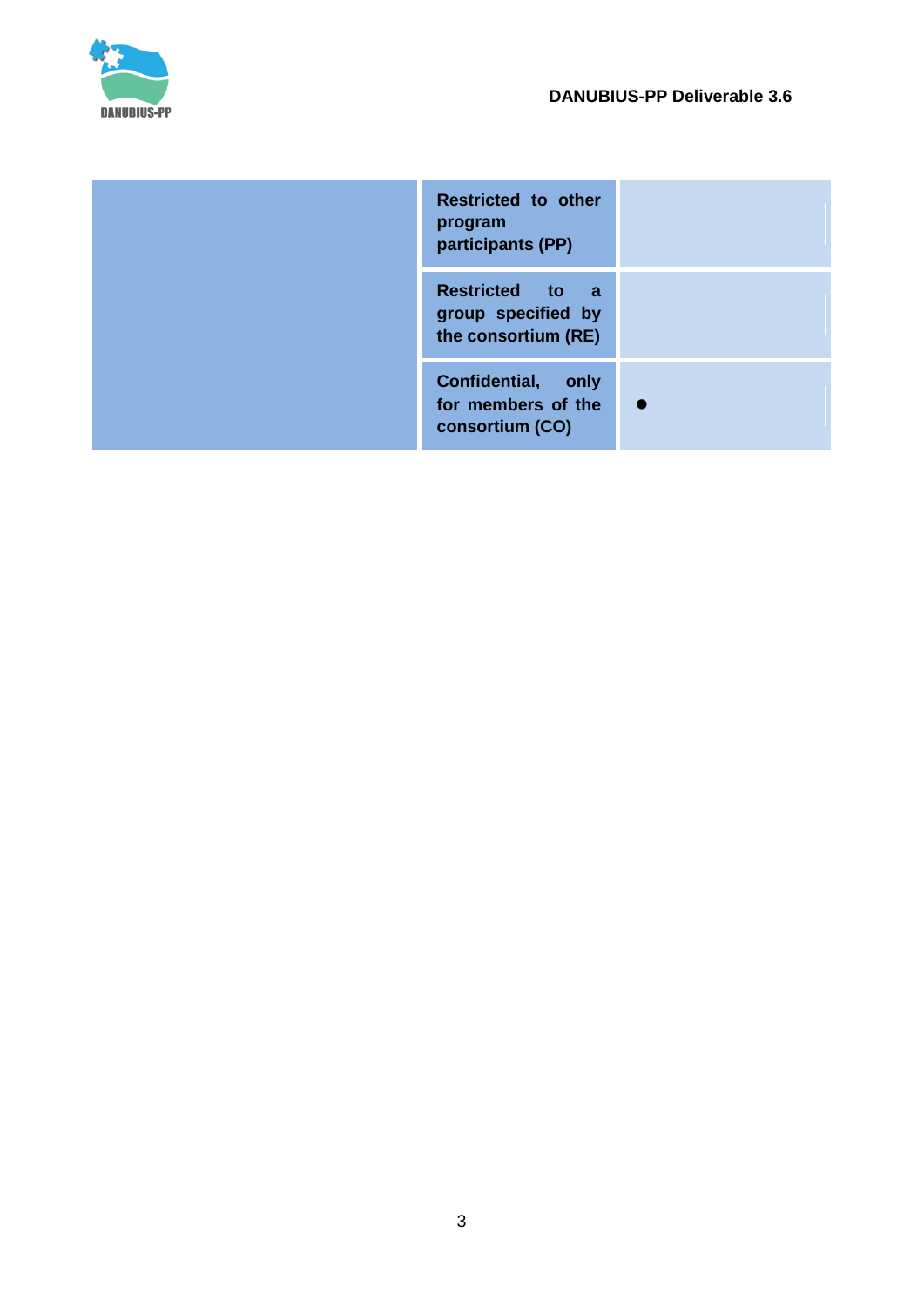

# **Table of contents**

| 1.                               |      |  |
|----------------------------------|------|--|
| 2.                               |      |  |
| 3.                               |      |  |
|                                  | 3.1. |  |
|                                  | 3.2. |  |
| 4.                               |      |  |
|                                  | 4.1. |  |
|                                  | 4.2. |  |
|                                  | 4.3. |  |
| 5.                               |      |  |
| 6.                               |      |  |
|                                  | 6.1. |  |
|                                  | 6.2. |  |
|                                  | 6.3. |  |
| $7_{\scriptscriptstyle{\ddots}}$ |      |  |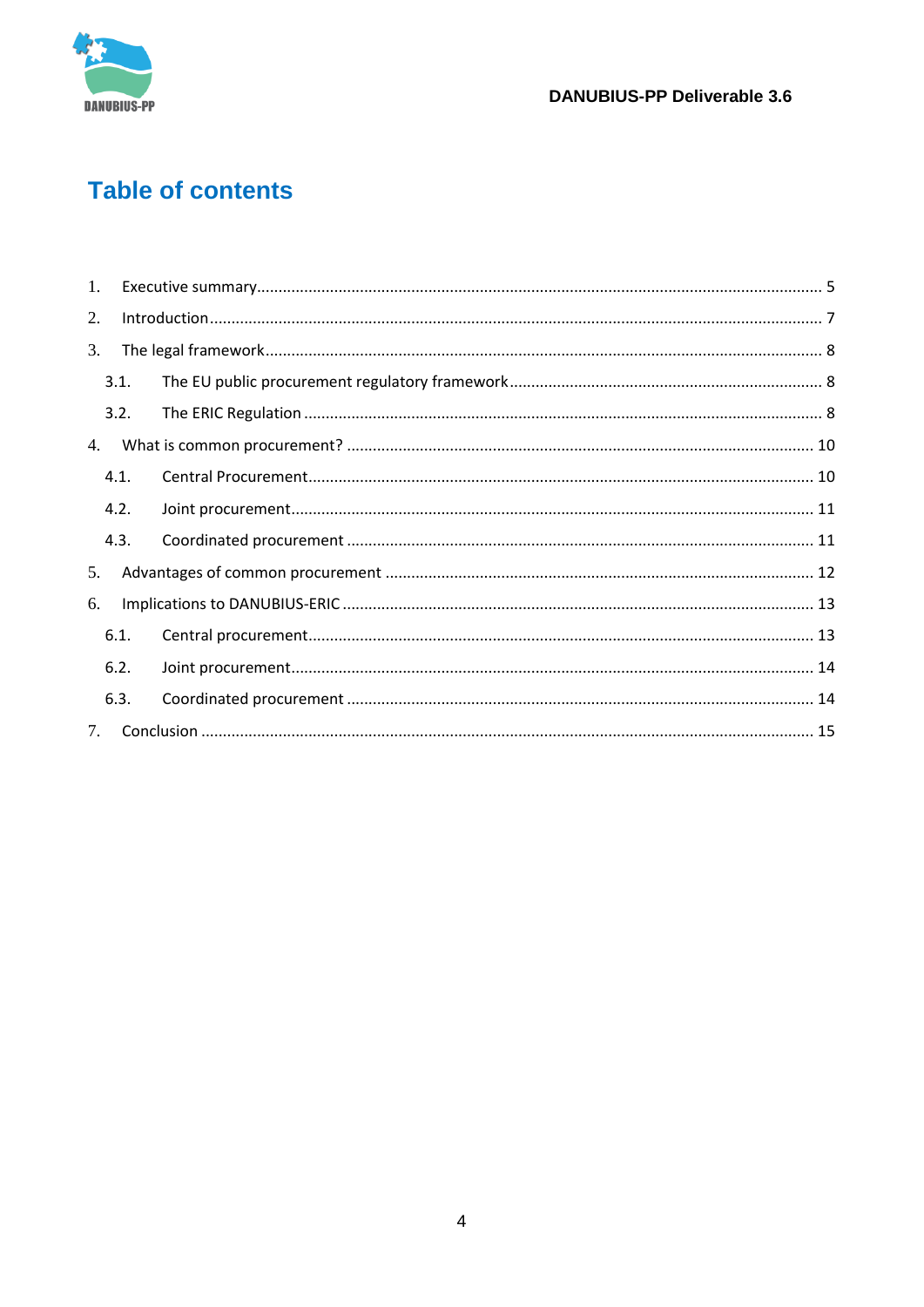

### <span id="page-4-0"></span>**1. Executive summary**

The DANUBIUS Preparatory Phase identified the European Research Infrastructure Consortia (ERIC) as the most suitable legal entity for DANUBIUS-RI.

DANUBIUS-ERIC will be a distributed research infrastructure with the central management forming part of the headquarters of DANUBIUS-ERIC but the DANUBIUS Components will be distributed, meaning they will be placed in the different member countries and will either have their own legal entity, or more likely, be owned or controlled by one or more DANUBIUS Partners.

In accordance with Article 7(3) of the ERIC Regulation, the DANUBIUS-ERIC will be recognised as an international organisation for the purpose of the EU public procurement directives, and it could follow its own procurement procedures instead of those that would have been applicable under Romanian law (implementing the directives). The position in relation to the DANUBIUS Partners is different, however, as the Partners have a separate legal entity and are not legally part of the ERIC. The DANUBIUS Partners will only be exempt from the procurement directives if, in accordance with article 9(1)(b) of the EU directive, they are obliged to award or organise their procurement in accordance with procurement procedures established by the ERIC, for example, if the members agree upon such an obligation in the Statutes.

The term common procurement implies a joint effort between the ERIC and the DANUBIUS Partners (making purchases which are intended for the Components). Since there is no one definition of the term "common procurement", it could be understood to mean one or more of the following:

- Central procurement
- Joint procurement, or
- Coordinated procurement.

If the ERIC were to act as a central procurement body it may face both regulatory and administrative constraints: in order for the ERIC to act as a central purchasing body for the benefit of the DANUBIUS Partners (and DANUBIUS Components), it will have to follow the EU procurement directives, unless the ERIC members have agreed in the Statutes, to oblige the DANUBIUS Partners to award or organise their procurement in accordance with procurement procedures established by the ERIC. In addition, the ERIC, if acting as a central procurement body, will need to have the resources, capacity and capability required in order to handle issues such as logistics, insurance, administrative capacity as well as contract management capability and ability to handle potential disputes with suppliers.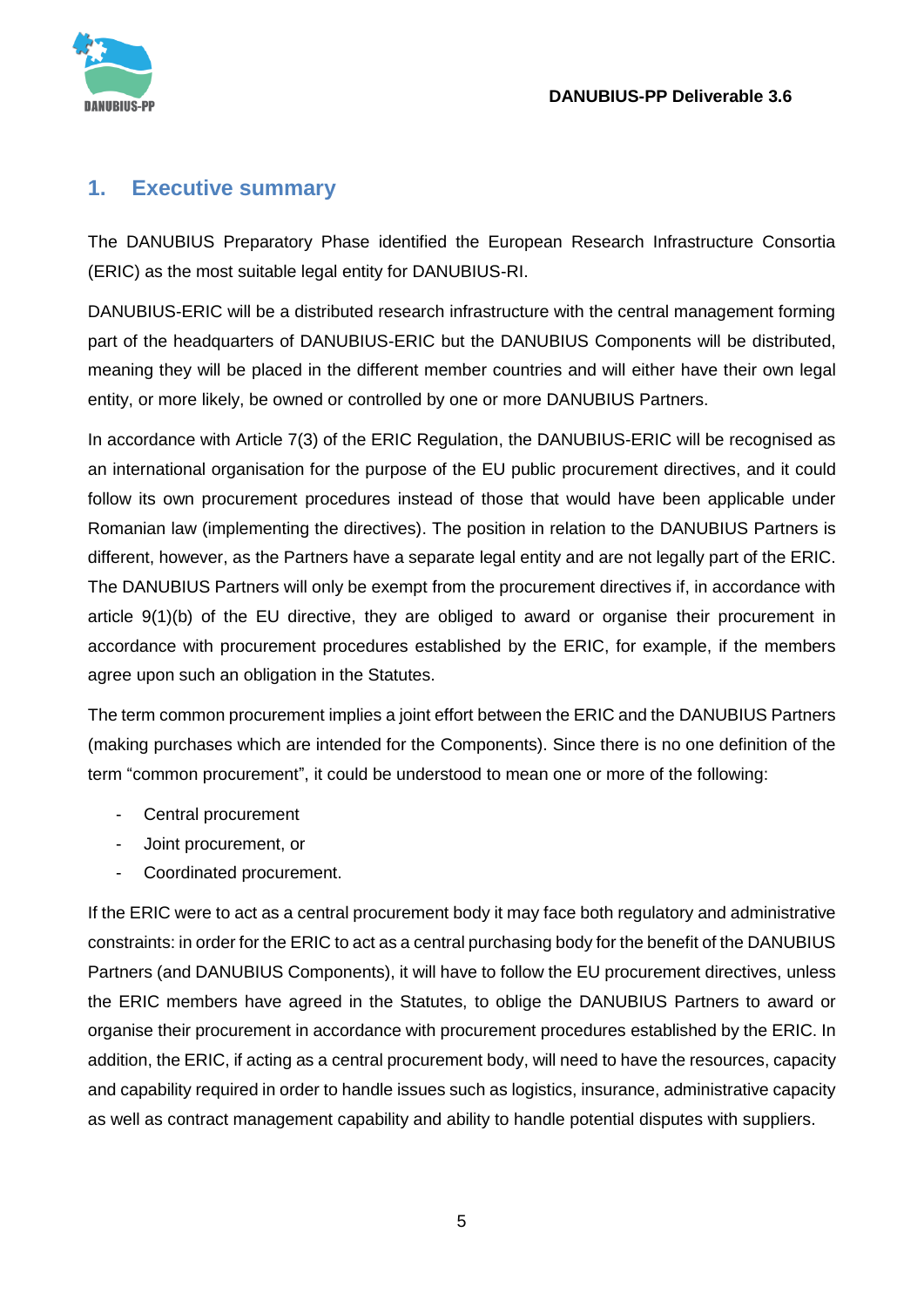

#### **DANUBIUS-PP Deliverable 3.6**

The prospects for the ERIC to conduct joint procurement with the Partners seems remote, because it is unlikely that the DANUBIUS-ERIC headquarter will require for its own use the same type of equipment, services or works that are needed for the Components. However, this does not exclude the possibility for two or more DANUBIUS Partners to conduct joint procurement among themselves.

The simple form of "common procurement" is a coordinated procurement, which involves a joint effort in the preparation of common technical specifications for works or supply or services that will be procured by the Partners independently (or jointly by some of them), for the benefit of the Components. Under a coordinated procurement approach, DANUBIUS-ERIC and the Partners will work together to agree the technical specifications required for the various Components and possibly address and agree issues such as timing and costs, while each Partner will be left to conduct its own procurement process, or to conduct the procurement jointly with one or more other DANUBIUS Partners.

The members of DANUBIUS-ERIC will be required to decide which of the options is most appropriate for the DANUBIUS-ERIC going forward, and integrate relevant provisions in the Statutes, to the extent this is required.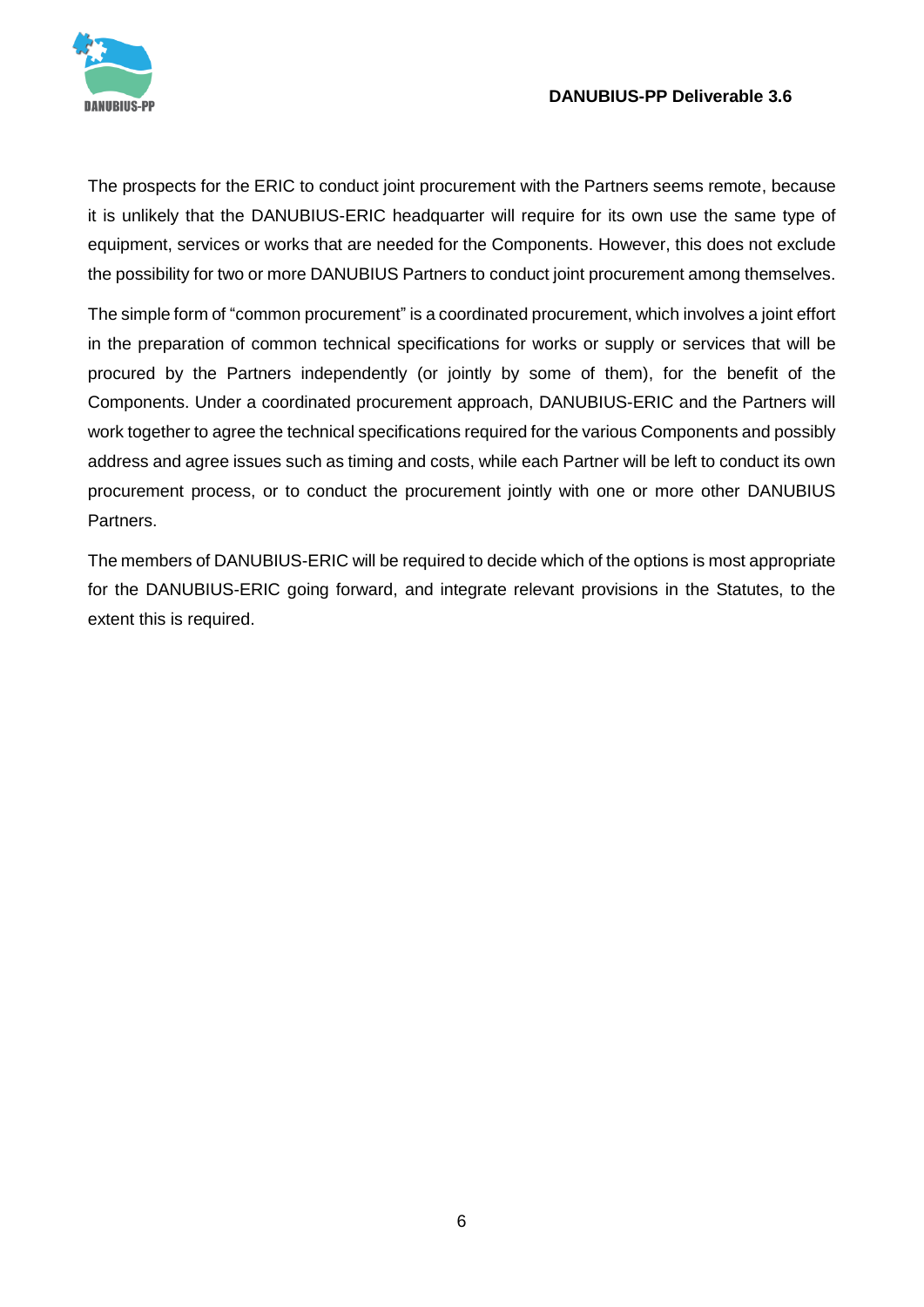

# <span id="page-6-0"></span>**2. Introduction**

The International Centre for Advanced Studies on River-Sea Systems (DANUBIUS-RI) is a distributed research infrastructure bringing together world leading expertise and providing access to a range of river-sea systems, facilities and expertise, to provide a "one-stop shop" for knowledge exchange, access to harmonised data, a platform for interdisciplinary research, education and training and hence provide answers to questions regarding sustainable management and environmental protection of the river-sea continuum.

DANUBIUS-RI will be composed of the following Components:

- 1 Hub, located in Murighiol, in the Danube delta, Romania;
- 4 Nodes, i.e. facilities specialized in an Area of Expertise located in different countries;
- 12 Supersites, "natural laboratories" sites where monitoring equipment are implemented, located all over Europe;
- 1 Data Centre, located in Romania at the University of Galati:
- 1 distributed Technology Transfer Office (TTO), in each ERIC Member Countries;
- 1 e-learning office, located in Barcelona, Spain.

Deliverable D3.1, with the endorsement of the DANUBIUS-PP General Assembly at its second meeting in November 2017, has concluded that the most appropriate legal entity for the DANUBIUS-RI is the European Research Infrastructure Consortium (ERIC).

An ERIC will require all DANUBIUS Components, including the DANUBIUS Partners (the home organisations of the DANUBIUS Components), to be from countries that are members of DANUBIUS-ERIC. This does not, however, mean that the DANUBIUS Components or DANUBIUS Partners will be under the ownership of the ERIC legal entity. The Components will be "outside" the ERIC legal entity and remain under the ownership, or controlled by, the DANUBIUS Partners.

Central management will be provided by the Director General with an executive team, which will work from the headquarters of DANUBIUS-ERIC and will be based in the Hub.

The DANUBIUS-ERIC will therefore be a distributed research infrastructure with a "light" headquarter under the ERIC and with the DANUBIUS Components located in a number of European countries owned or controlled by DANUBIUS Partners.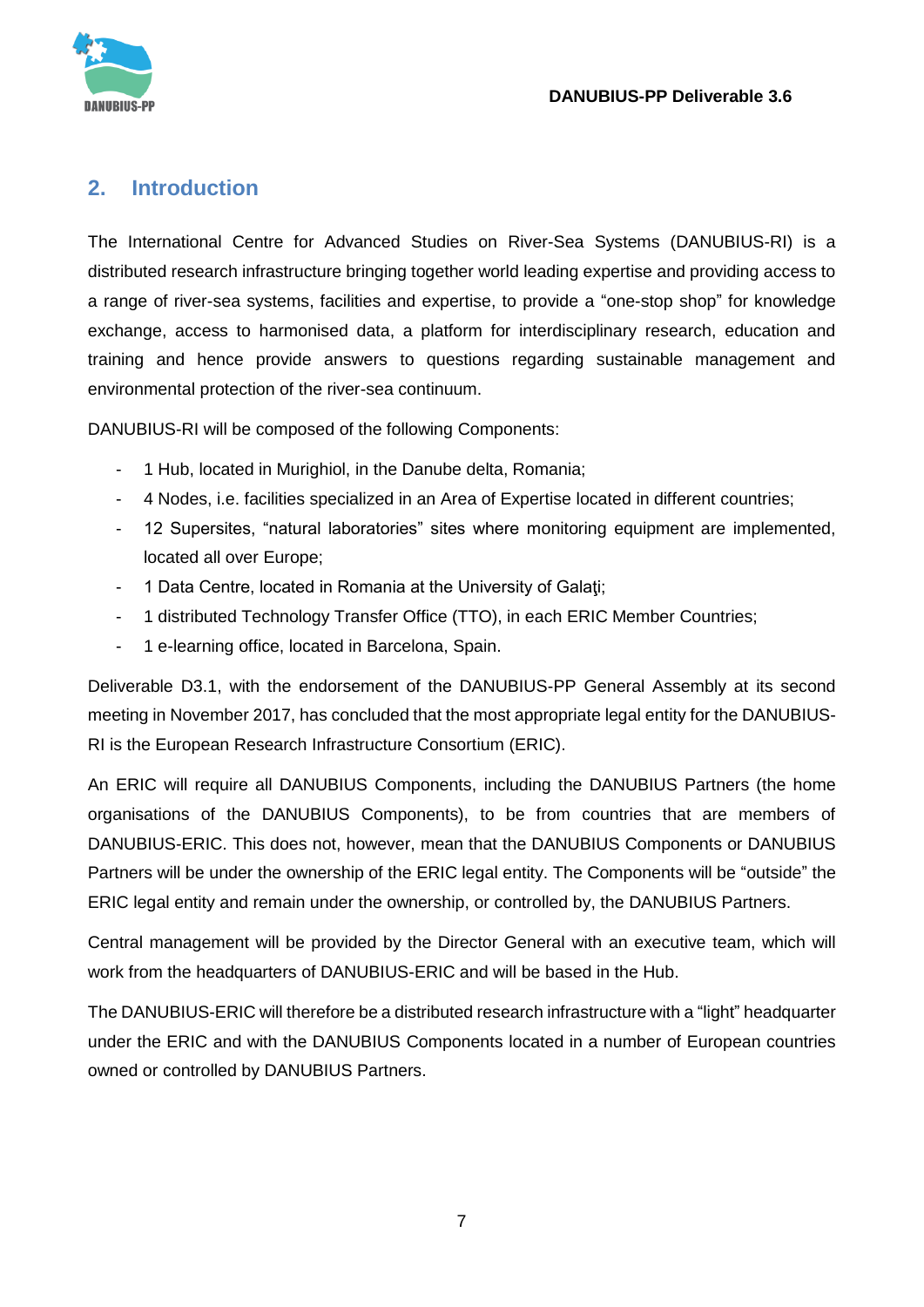

# <span id="page-7-0"></span>**3. The legal framework**

#### <span id="page-7-1"></span>**3.1 The EU public procurement regulatory framework**

The public procurement directives<sup>1</sup> set out detailed rules on the procedural aspects of carrying out procurement activity by covered entities. The directives apply to the procurement activities carried out by "contracting authorities" defined as "the State, regional or local authorities, bodies governed by public law or associations formed by one or more such authorities or one or more such bodies governed by public law". The latter concept of "bodies governed by public law" includes entities influenced by the state, hence at risk of using their procurement activities as a tool to support national contractors (and thereby discriminate against contractors from other Member States). The concept of a "body governed by public law" is defined in the directives and in essence it relates to a separate legal entity that has been established in order to meet needs in the general interest, not having an industrial or commercial character and that is financed for the most part or controlled by the state or by another contracting authority.

The EU public procurement directive are implemented in the national laws by the EU Member States, conforming to the directives.

Given their composition, objectives, non-commercial character and financing sources, the DANUBIUS Partners fall within the scope of the procurement directive and would be subject to the detailed rules set out in their national laws (implementing the procurement directive) when performing their purchasing activity. This would in principle also apply to the future DANUBIUS-ERIC, however, the procurement directives provides for specific exemptions to contracts which the contracting authority is obliged to award or organise in accordance with procurement procedures of an international organisation. As will be further discussed below, ERICs are classified as "international organisations" for the purpose of the directive, meaning that the DANUBIUS-ERIC may benefit from a specific exemption from the EU directives on public procurement.

#### <span id="page-7-2"></span>**3.2 The ERIC Regulation**

The ERIC Regulation provides European research infrastructures with a separate legal entity with "the most extensive legal capacity" recognised in all EU Member States. According to the ERIC Regulation, ERICs should have as their principal task the establishment and operation of a research infrastructure on a non-economic basis, although they may carry out limited economic activities

**<sup>.</sup>** <sup>1</sup> The most relevant one is Directive 2014/24/EU of the European Parliament and of the Council of 26 February 2014, on public procurement and repealing directive 2004/18/EC, (2014) OJ L94/65.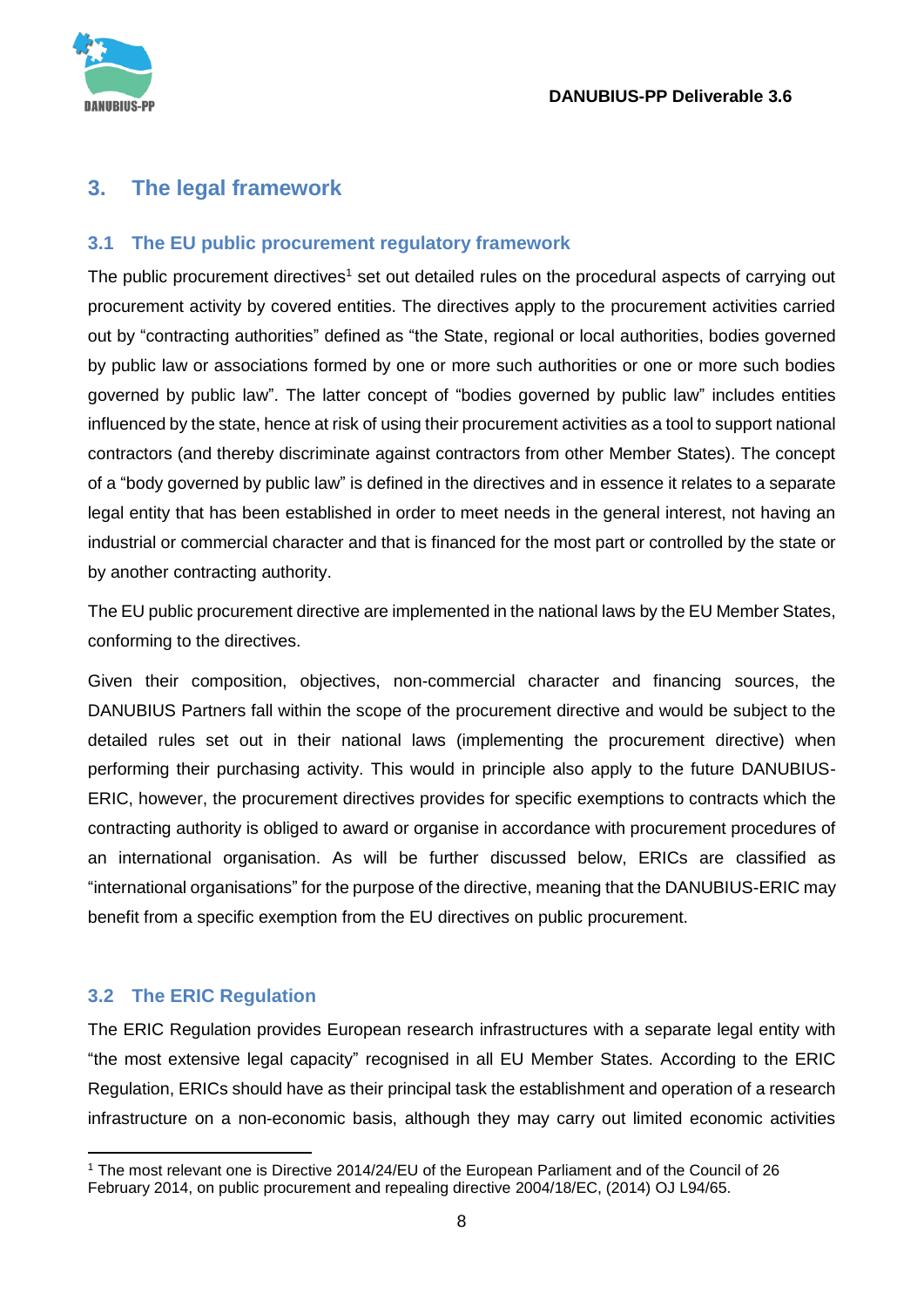

provided that such economic activities are closely related to their principal task and that they do not jeopardise the achievement thereof.

Article 7(3) of the ERIC Regulation further provides that an "ERIC is an international organisation within the meaning of Article 15(c) of directive 2004/18/EC". When the new procurement directive was adopted in 2014, Article 15(c) became Article 9(1)(b) of the new directive, which now provides that:

*"this directive shall not apply to public contracts and design contests which the contracting authority is obliged to award or organise in accordance with procurement procedures different from those laid down in this directive established by any of the following:*

*(…) an international organisation."*

It follows, that if the DANUBIUS-ERIC adopts its own procurement procedures which are different from those laid down by the EU directive, then it will not be subject to the EU directives on procurement and could follow its own procurement rules.

The position in relation to the DANUBIUS Partners is different however, as the Partners have a separate legal entity. Further, and as explained in Deliverable 5.2., the Components of the ERIC will be under the control of the DANUBIUS Partners, which are subject to the EU directive on procurement and do not qualify as "international organisation".

The DANUBIUS Partners will only be exempt from the procurement directives if, in accordance with article 9(1)(b) of the EU directive, they are "obliged to award or organise in accordance with procurement procedures different from those laid down in this directive established by" the ERIC. This will arguably be possible if the members of the ERIC agree in the ERIC Statutes that the DANUBIUS Partners will have to follow the ERIC procurement rules whenever they purchase goods and services which are for the exclusive use by the DANUBIUS Components for the purpose of fulfilling the objective and tasks of DANUBIUS-ERIC.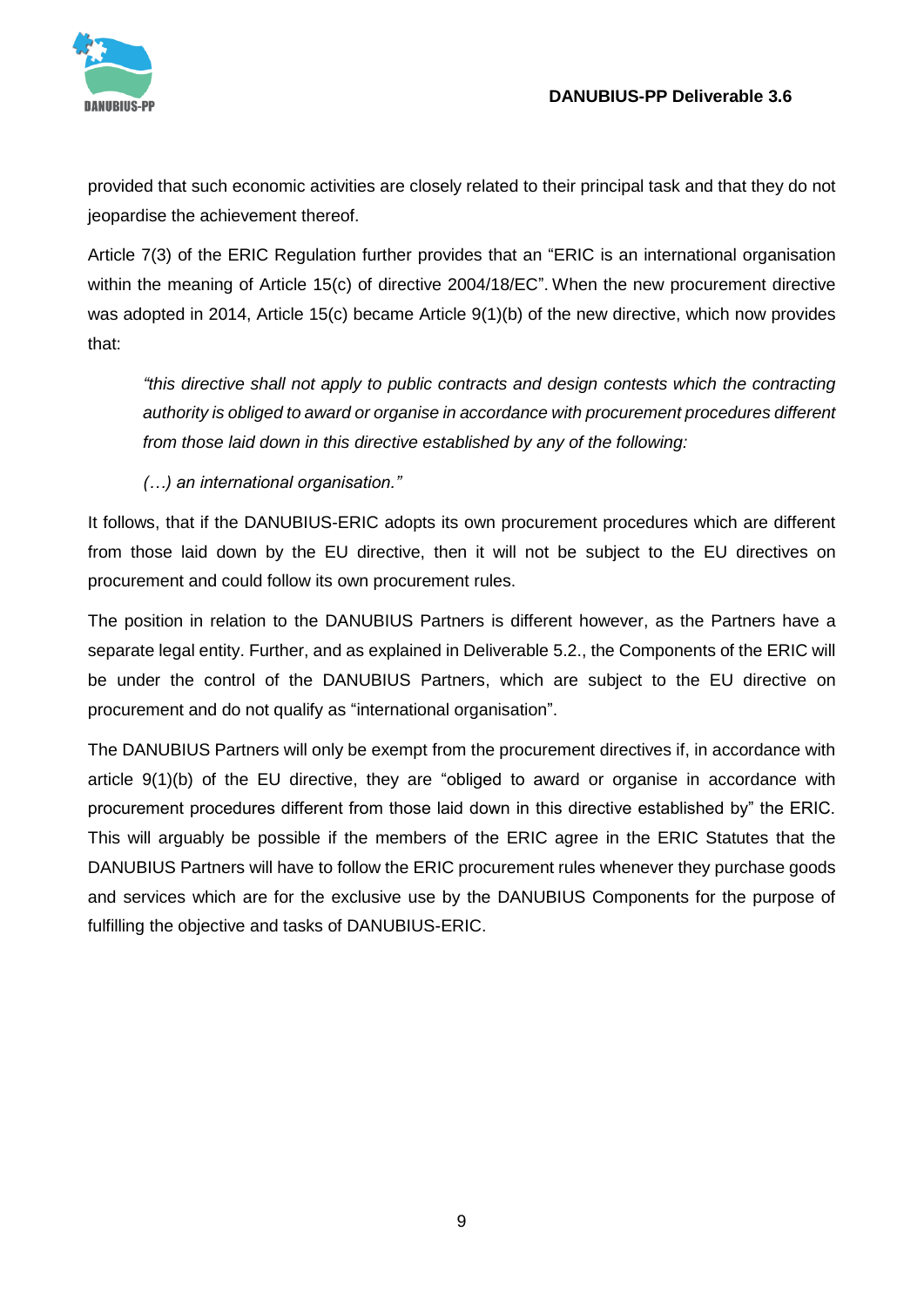

# <span id="page-9-0"></span>**4. What is common procurement?**

The term common procurement implies a joint effort between the ERIC and the Components (or the Partners acting on behalf of the Components), or between the Components and themselves, to procure goods, services or works.

Since there is no one definition of the term "common procurement", it could be understood in more than one way, including (but not limited to):

- Central procurement
- Joint procurement, or
- Coordinated procurement.

#### <span id="page-9-1"></span>**4.1 Central Procurement**

Central procurement refers to a situation whereby one entity - a central purchasing body, acquires goods or services intended for one or more contracting authorities, or that the central purchasing body awards contracts for works, goods or services intended for use by one or more contracting authorities. This may also include the award of framework agreements which are intended for one or more contracting authorities.

According to the EU procurement directives, EU member states may prescribe in their national law (implementing the EU directives) that contracting authorities may purchase works, supplies or services from or through central purchasing bodies, and by doing so, they do not need to run a new procurement process themselves.

Other than the fact that a central procurement body will reduce the administrative and related costs of running a number of parallel procurement procedures by a number of contracting authorities, the advantage of using a centralised procurement function is that large procurement volumes could reduce prices by achieving economies of scale as well as increase competition. Furthermore, they reduce duplication, transaction costs, and increase certainty, simplicity and uniformity, allowing for more focused delivery of the research infrastructure overall purchasing needs.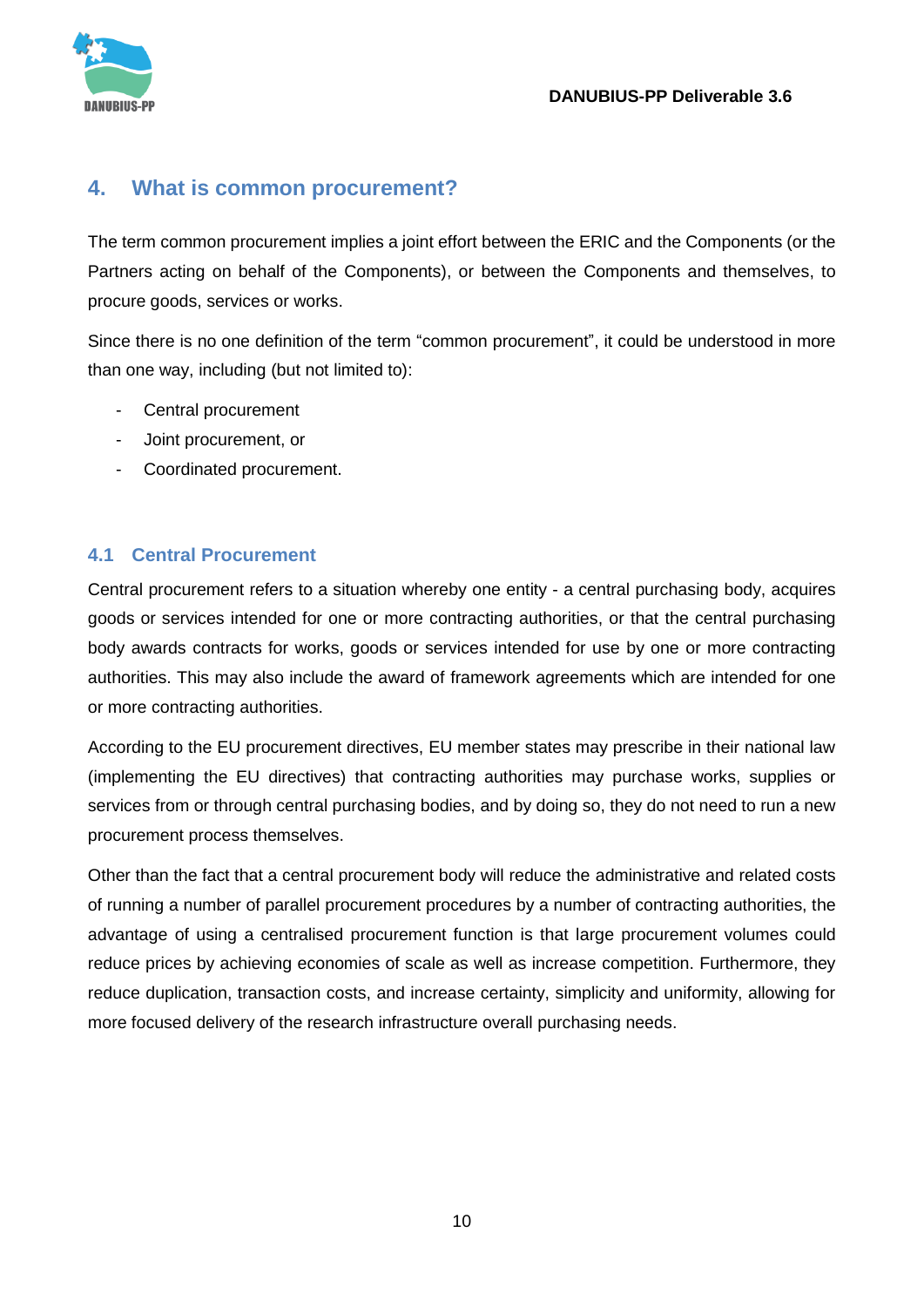

#### <span id="page-10-0"></span>**4.2 Joint procurement**

Joint procurement can vary in degree but for the purpose of this report, it refers to situations where a number of contracting authorities conduct one procurement procedure, on behalf of all participating authorities.

Joint procurement actions might be performed among contracting authorities within the same country or as cross-border joint procurement among contracting authorities from different countries.

A joint procurement procedure could be carried out "jointly", with all relevant contracting authorities taking part and managing the procurement process together, or, it can be carried out by one contracting authority, on behalf of all others, so that only one contracting authority actually manages the procedure on its own behalf and on behalf of the other authorities.

In both cases all contracting authorities are jointly responsible for the procurement process, and also for fulfilling their legal obligations in the way they manage the procurement process.

#### <span id="page-10-1"></span>**4.3 Coordinated procurement**

Coordinated procurement refers to a lower level of joint procurement, whereby the joint effort is focused on the preparation of common technical specifications for works or supply or services that will be procured by a number of contracting authorities, but with each contracting authority conducting a separate procurement procedure for itself. Obviously, this would mean more than one procurement procedure (by more than one contracting authority) for same or similar items, but the result will be a more harmonised purchasing activity with similar or a coordinated use of equipment, works or services.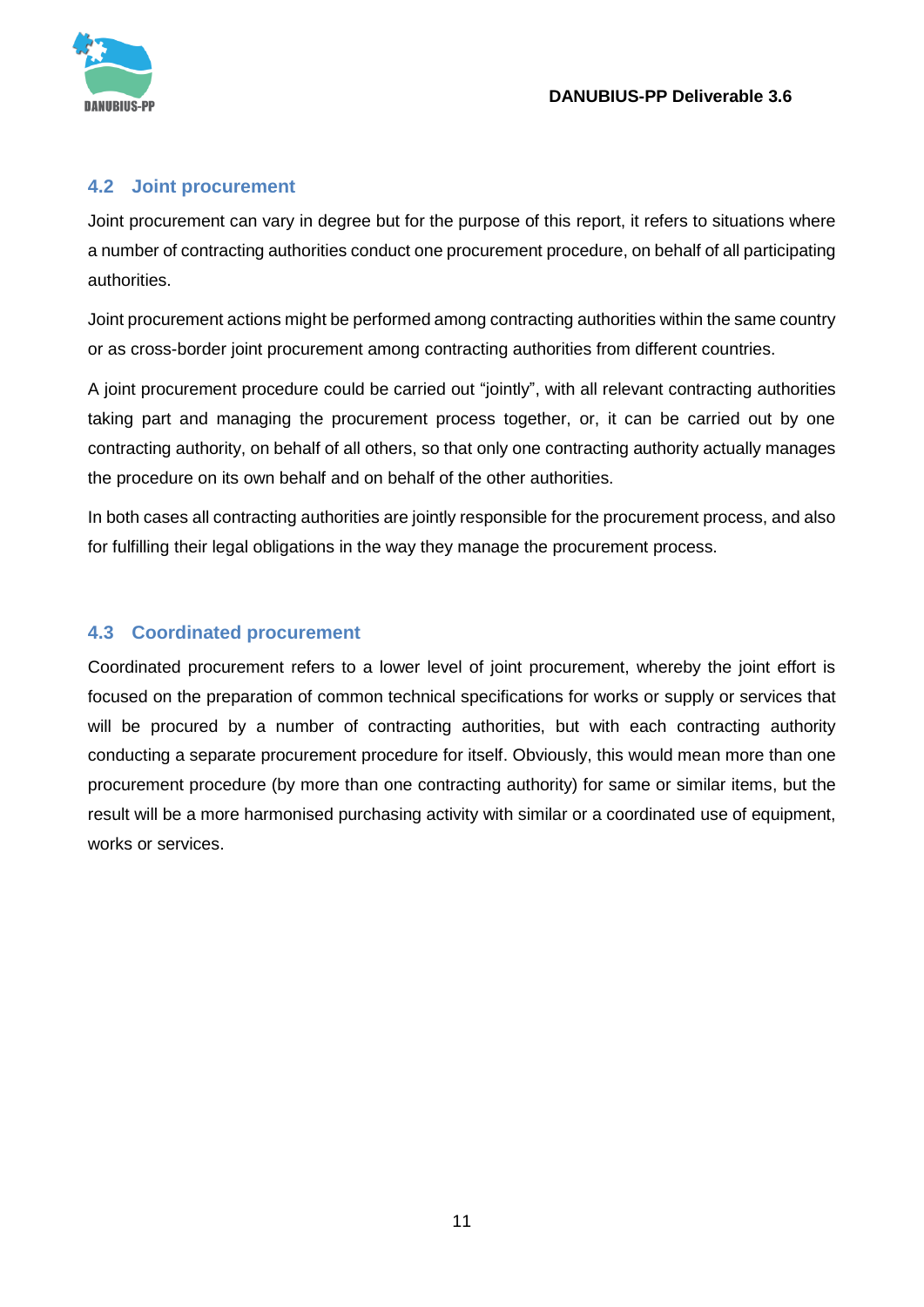

#### <span id="page-11-0"></span>**5. Advantages of common procurement**

Depending on the degree of collaboration (varying from central procurement to coordinated procurement as explained above), common procurement has many advantages as it may deliver:

- Administrative benefits: lower administrative costs incurred for running a centralized procurement procedure. This is preferable to having a number of procedures managed by separate contracting authorities.
- Financial benefits: Lower tender prices might be expected due to economies of scale and the higher quantities purchased. Having a stronger purchasing power and procuring larger quantities, a number of contracting authorities acting together can have a strong impact on the level of competition and final prices.
- Competence in managing a procurement process: contracting authorities can benefit from each other's procurement expertise and competences. Moreover, they can pool resources together and have one central procurement team which is highly professional and acts for all relevant authorities (DANUBIUS Partners and Components). This could be particularly relevant when procuring innovation and R&D services.

Finally, centralised procurement reduces duplication, transaction costs, and increase certainty, simplicity and uniformity, allowing for more focused delivery of equipment and services needed.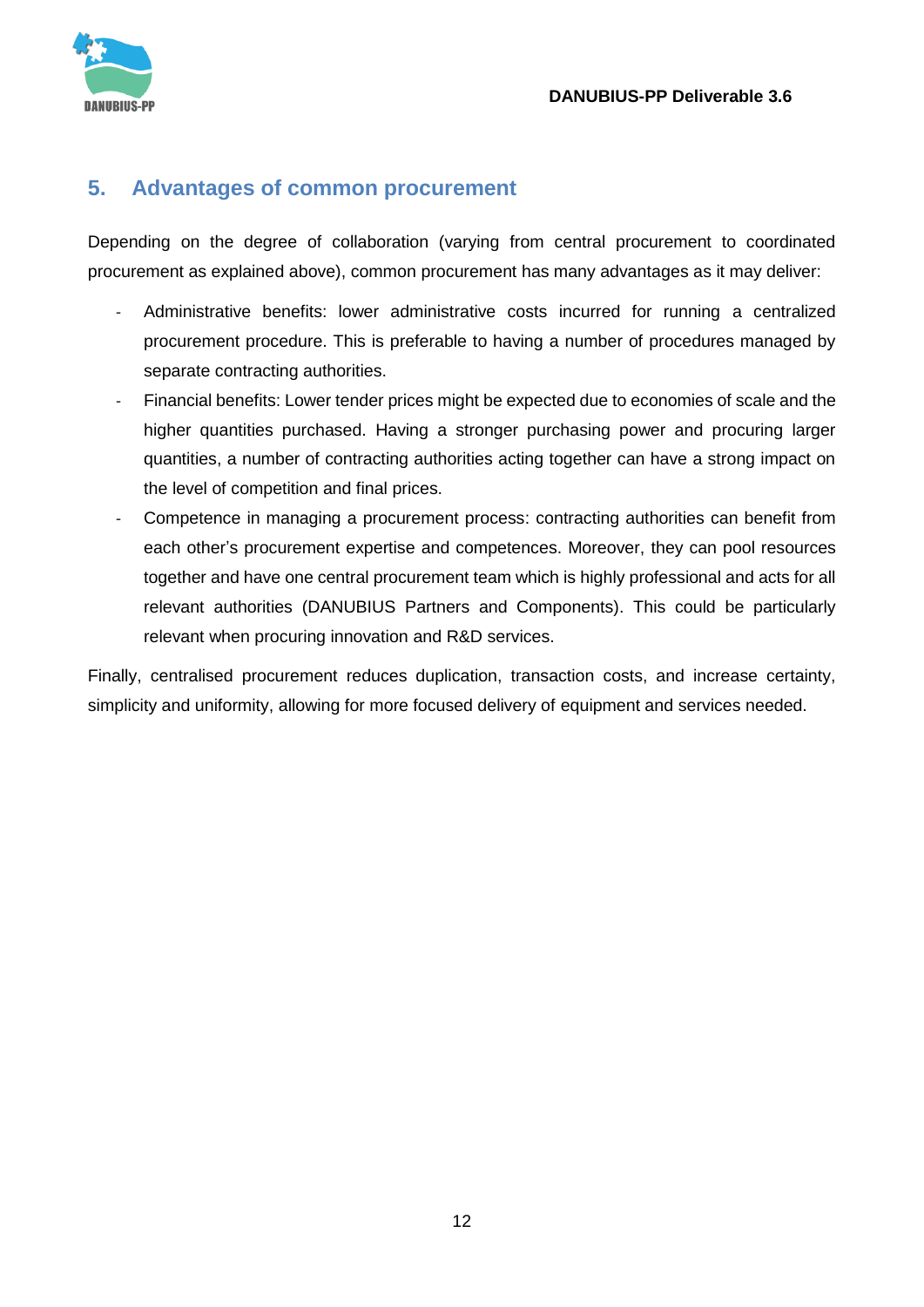

# <span id="page-12-0"></span>**6. Implications to DANUBIUS-ERIC**

#### <span id="page-12-1"></span>**6.1 Central procurement**

Central procurement by the DANUBIUS-ERIC intended for the Components or Partners will maximise the benefits explained in section 5 above. However, DANUBIUS-ERIC may be face certain regulatory constraints: in order for the ERIC to act as a central purchasing body for the benefit of the DANUBIUS Partners (and DANUBIUS Components), it will have to follow the EU procurement directives, and not its own procurement rules. This is because the DANUBIUS Partners, who are subject to the EU directive on procurement, will only be able to rely on central purchasing activities carried out by another contracting authority that has conducted a procurement procedure that is compliant with the EU procurement rules.

This legal difficulty could, in principle, be avoided, if the ERIC members take upon themselves to oblige the DANUBIUS Partners to award or organise their procurement in accordance with procurement procedures different from those laid down in the directive, i.e., those established by the ERIC. This could be done, for example, by way of a specific agreement in the Statutes.

A possible clause in the Statutes could read as follows:

*"Purchases by the DANUBIUS Partners, which are for the exclusive use by the DANUBIUS Components for the purpose of fulfilling the objective and tasks of DANUBIUS-ERIC, shall be awarded and organised in accordance with the procurement rules of DANUBIUS-ERIC"*

Even if this regulatory constraint is addressed, there are other important considerations which will play an important role in determining whether a central procurement function by the ERIC for the benefit of the Partners and Components is advantageous. These considerations may include issues such as:

- Resources available, capacity and capability in the ERIC to conduct large scale procurement activity;
- Logistics capability;
- Insurance;
- Liability in case of a challenge from aggrieved suppliers;
- Administrative costs associated with large scale procurement;
- Contract management and disputes with suppliers.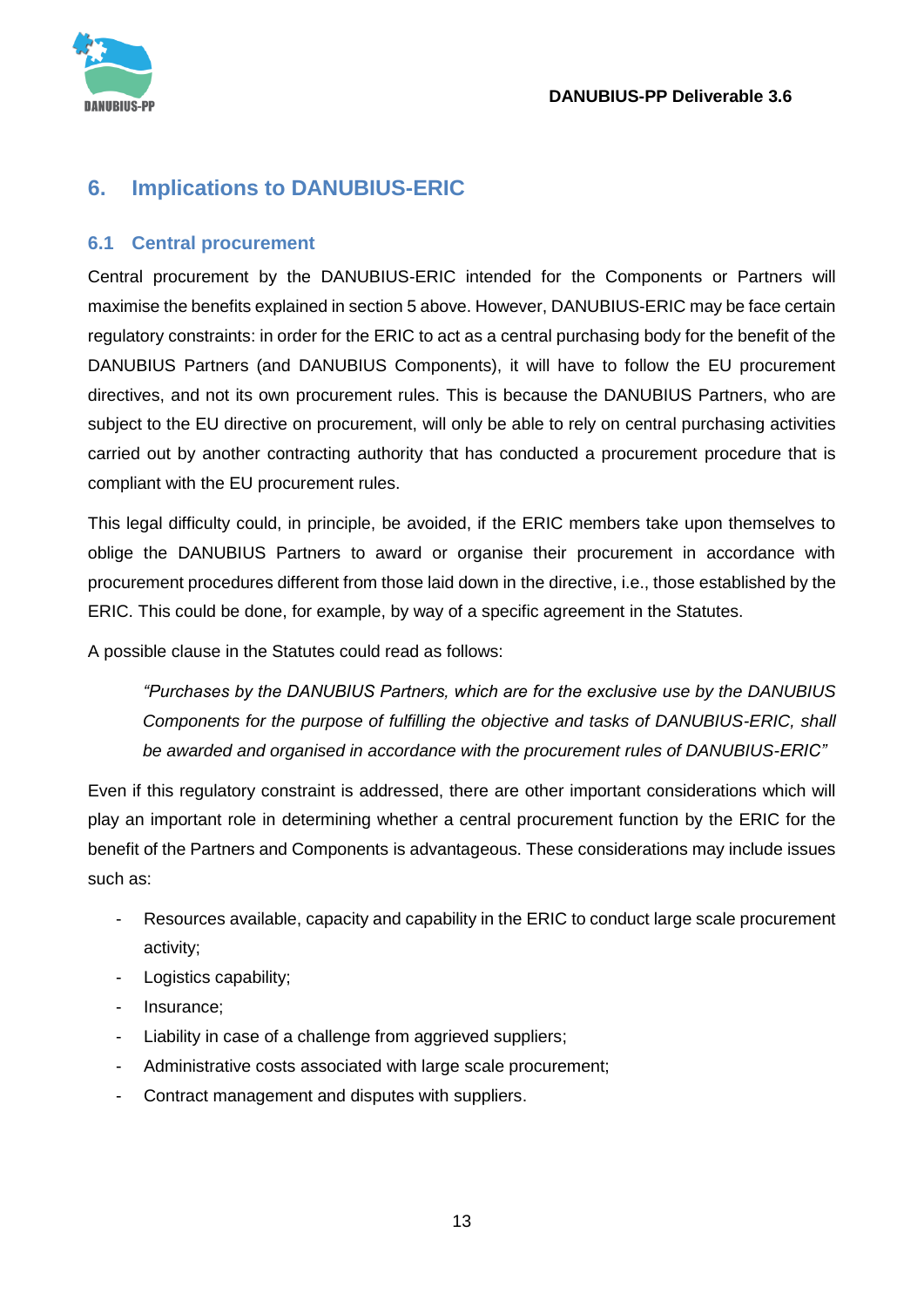

If the DANUBIUS-ERIC were to act as a central procurement body, it will need to have the resources required in order to handle these issues and address potential difficulties along the way, especially if the purchasing volume is likely to be significant.

#### <span id="page-13-0"></span>**6.2 Joint procurement**

Given the nature of the DANUBIUS-ERIC as a "light" legal entity (with the Components being "outside" the legal entity), it is unlikely that DANUBIUS-ERIC will require to purchase significant volume of supplies, services or works for its own use. Therefore, the possibility for the ERIC to conduct joint procurement with the Partners seems remote.

However, this does not exclude the possibility for two or more DANUBIUS Partners to conduct joint procurement among themselves.

#### <span id="page-13-1"></span>**6.3 Coordinated procurement**

The more basic "common procurement" approach, which involves a joint effort on the preparation of common technical specifications for works or supply or services that will be procured by the Partners independently (or jointly by some of them), seems less onerous from a regulatory or administrative perspective.

Under a coordinated procurement approach, DANUBIUS-ERIC and the Partners will work together to agree the technical specifications required for the various Components and possibly issues such as timing and costs. These issues will be addressed in the pre-procurement stage. Once the technical specification agreed upon, each Partner will then conduct its own procurement process and will have to deal with the issues identified under section 6.1 above, independently.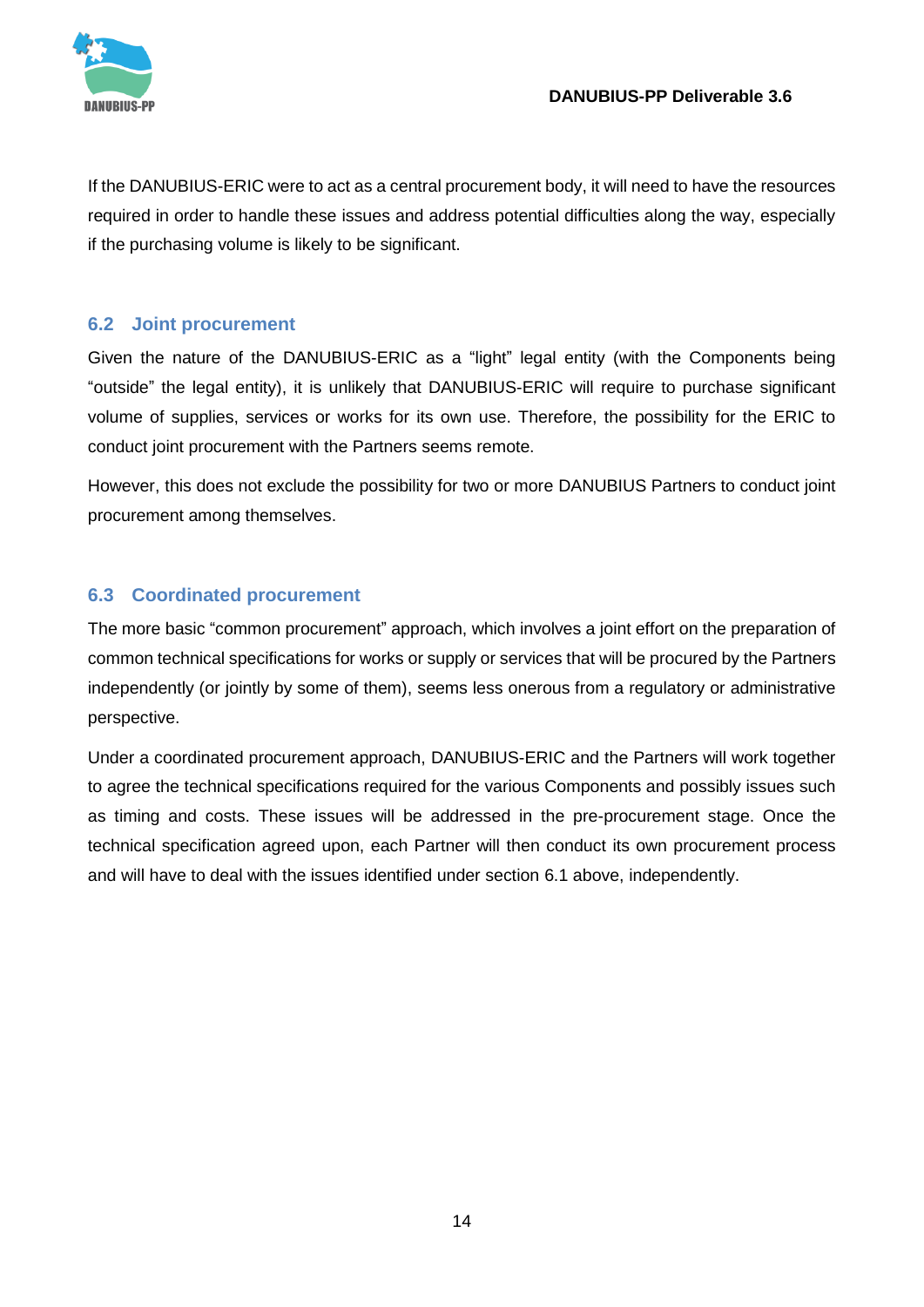

# <span id="page-14-0"></span>**7. Conclusion**

Common procurement implies a joint effort between the DANUBIUS-ERIC and the Components (or the Partners acting on behalf of the Components) to procure goods, services or works.

There is more than one way to conduct common procurement with a varying degree of legal and administrative constraints.

If the DANUBIUS-ERIC were to act as a central procurement body, it will either have to follow the EU procurement rules, or follow its own rules provided the ERIC members agreed (by way of appropriate provisions in the Statutes) to oblige the DANUBIUS Partners to award or organise their procurement in accordance with procurement procedures established by the DANUBIUS-ERIC. Whatever the case maybe, if the DANUBIUS-ERIC acts as a central purchasing body, it will need to have the resources needed to carry out large scale procurement activity.

The alternative to central purchasing is a coordinated procurement, whereby the DANUBIUS-ERIC and the DANUBIUS Partners will work together to agree the technical specifications required for the various Components and possibly issues such as timing and costs. Once these issues are agreed, each DANUBIUS Partner will then conduct its own procurement process independently, or jointly with one or more other DANUBIUS Partners, and will need to address the issues identified under section 6.1 above.